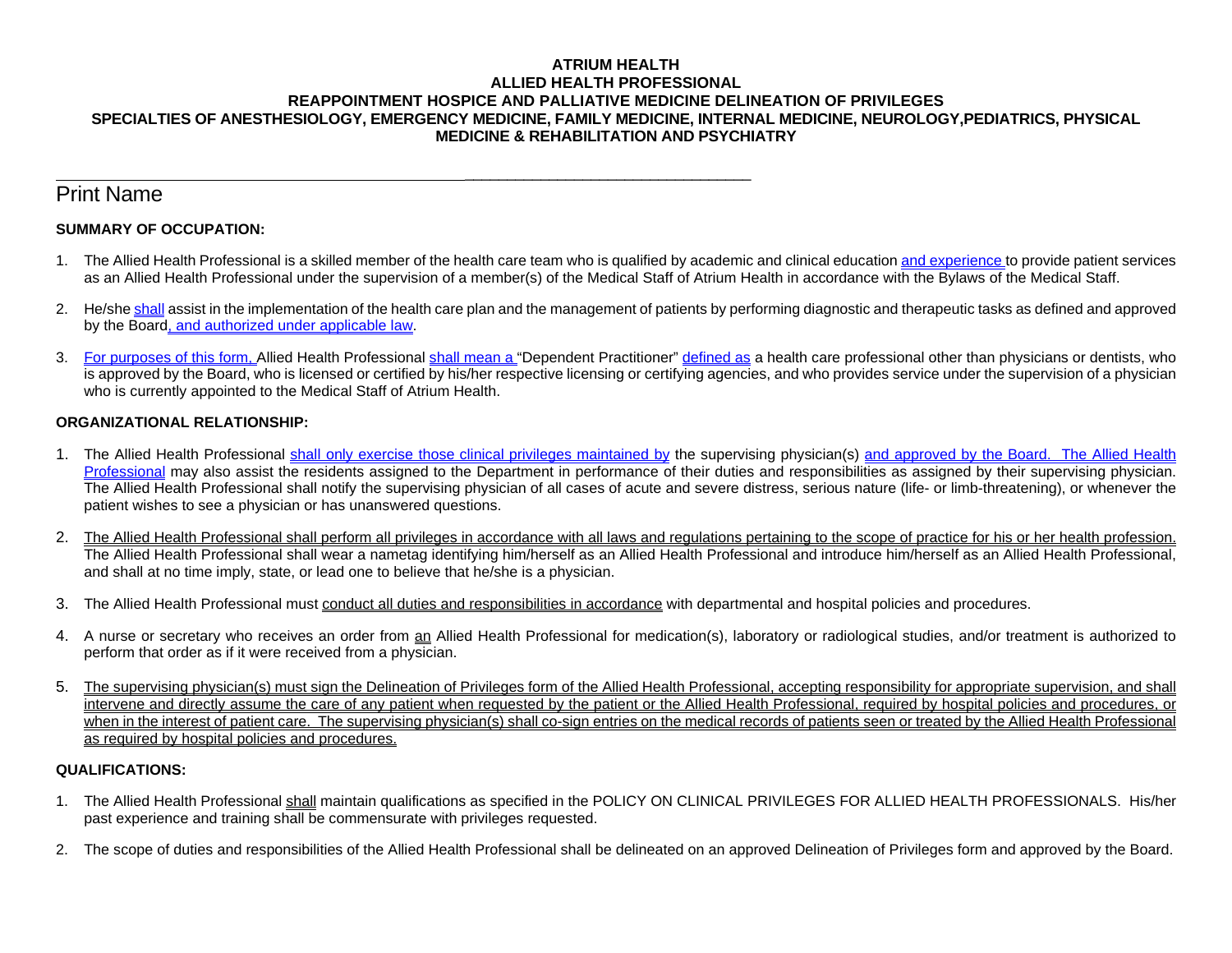Delineation of Privileges Form Allied Health Professional Hospice and Palliative Medicine Specialties of Anesthesiology, Emergency Medicine, Family Medicine, Internal Medicine, Neurology, Pediatrics, Physical Medicine & Rehabilitation, and Psychiatry Page 2

#### **QUALIFICATIONS - continued:**

- 3. The Supervising Physician shall delegate only tasks and procedures to his or her Allied Health Professional which are within or contemplated by the clinical privileges granted to the Supervising Physician by the Medical Executive Committee and the Board of Commissioners and which the Allied Health Professional has been approved to perform. It is understood that the supervision of an Allied Health Professional shall never be transferred to a physician who is not currently a fully appointed member of Atrium Health Medical Staff.
- 4. If the Medical Staff appointment or Clinical Privileges of the Sponsoring Physician are resigned, revoked or terminated, the Allied Health Professional's permission to practice shall automatically terminate and his or her clinical privileges shall be automatically relinquished.

#### **SUPERVISION:**

Except where the Delineation of Privileges form provides for Personal Supervision or Proximate Supervision, General Supervision (as defined below) will be required for all tasks and procedures performed by the Allied Health Professional.

- 1. "General Supervision" shall mean the procedure is furnished under the supervising physician's overall direction and control, but the physician is not required to be present during the procedure. General Supervision requires the performance of tasks and procedures in a manner that is consistent with state law, the applicable standard of care, Medical Staff Bylaws and hospital policies and procedures, but does not require Personal Supervision or Proximate Supervision, as those terms are defined below.
- 2. "Proximate Supervision for these procedures" shall mean the physical presence of a sponsoring/supervising physician in the hospital, in close proximity and immediately available to furnish assistance and direction to the Allied Health Professional as needed.
- 3. "Personal Supervision" shall mean the physical presence of a sponsoring/supervising physician in the room with the Allied Health Professional during the performance of a procedure.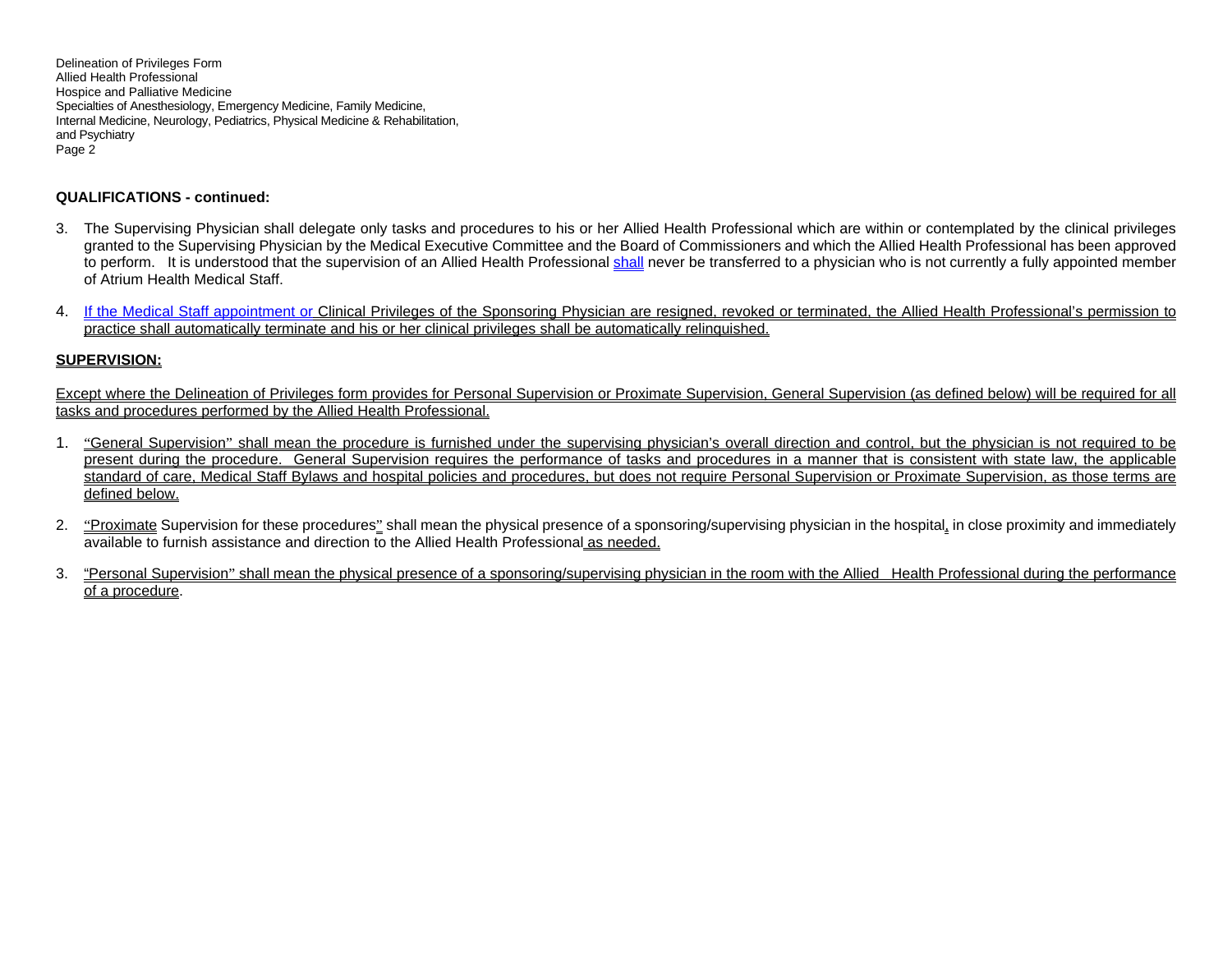## **ATRIUM HEALTH DELINEATION OF PRIVILEGES FORM ALLIED HEALTH PROFESSIONALS REAPPOINTMENT PHYSICIAN ASSISTANT OR NURSE PRACTITIONER DELINEATION OF PRIVILEGES HOSPICE AND PALLIATIVE MEDICINE SPECIALTIES OF ANESTHESIOLOGY, EMERGENCY MEDICINE, FAMILY MEDICINE, INTERNAL MEDICINE, NEUROLOGY,PEDIATRICS, PHYSICAL MEDICINE & REHABILITATION AND PSYCHIATRY**

**NOTE: "CORE" privileges cannot be amended or altered in any way.**

Allied Health Professionals must apply for "CORE" privileges in order to be eligible for special procedure clinical privileges at any facility within Atrium Health.

| <b>CMC</b>                                                                                                                                                                                                                                                                                                                                                | <b>Pineville</b> | University<br>City | CR. | Lincolr | Cabarrus | Union | <b>Stanly</b> | Anson | <b>Cleveland</b> |            | <b>HOSPICE AND PALLIATIVE MEDICINE</b><br><b>CORE PRIVILEGES</b>                                                                                                                                                                                                                                                                                                                                                                                                                                    |
|-----------------------------------------------------------------------------------------------------------------------------------------------------------------------------------------------------------------------------------------------------------------------------------------------------------------------------------------------------------|------------------|--------------------|-----|---------|----------|-------|---------------|-------|------------------|------------|-----------------------------------------------------------------------------------------------------------------------------------------------------------------------------------------------------------------------------------------------------------------------------------------------------------------------------------------------------------------------------------------------------------------------------------------------------------------------------------------------------|
|                                                                                                                                                                                                                                                                                                                                                           |                  |                    |     |         |          |       |               |       |                  | CAHP-PAL-1 | and services<br>Provide care, treatment,<br>consistent with hospice and palliative care<br>practice, including the performance of physical<br>exams, diagnosing conditions, the<br>development of treatment plans, comfort care,<br>health counseling for patients within the age<br>group of patients seen by the sponsoring<br>physician(s). The Allied Health Professional<br>may not admit patients to the hospital but may<br>initiate/place orders on behalf of the<br>supervising physician. |
| The Allied Health Professional may, in consultation with the supervising physician, perform the following duties: initiate/place orders on behalf of the supervising physician;<br>apply, removal, and change dressings and bandages; counsel and instruct patients and significant others as appropriate; perform wound debridement and general care for |                  |                    |     |         |          |       |               |       |                  |            |                                                                                                                                                                                                                                                                                                                                                                                                                                                                                                     |

superficial wounds and minor superficial surgical procedures; direct care as specified by medical staff approved protocols; initiate referral to appropriate physician; remove nasogastric tubes; make daily rounds on hospitalized patients with or at the direction of the supervising physician; monitor and manage stable acute and chronic illnesses of the population served; obtain and record medical/social history and perform physical examinations including rectal and genitor-urinary examinations as indicated; order diagnostic testing and therapeutic modalities such as laboratory tests, medications, treatments, X-ray, EKG, IV fluids and electrolytes; support the palliative care and end-oflife needs of patients and their families; record progress notes; write discharge summaries.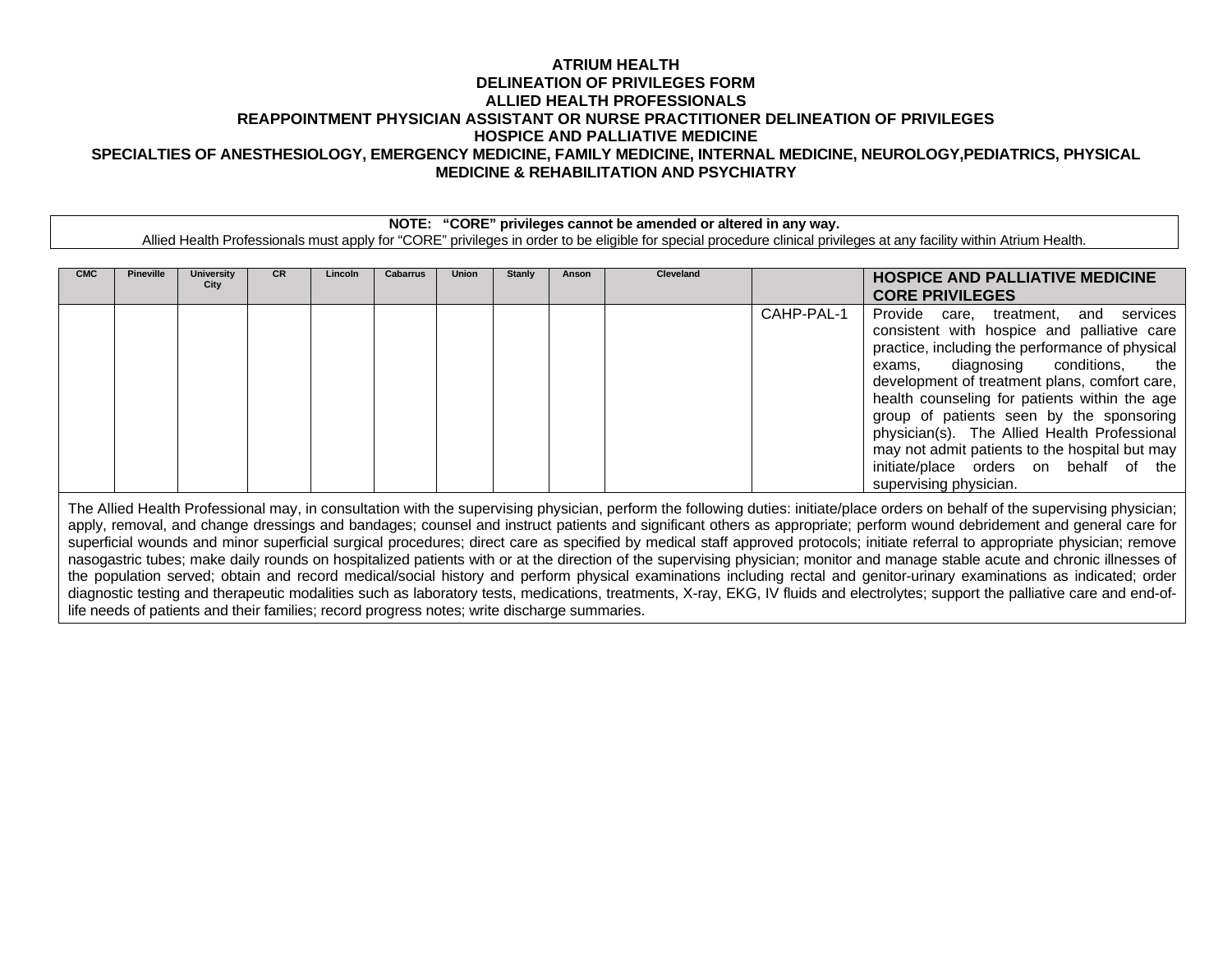Delineation of Privileges Form Allied Health Professional Physician Assistant or Nurse Practitioner Hospice and Palliative Medicine Specialties of Anesthesiology, Emergency Medicine, Family Medicine, Internal Medicine, Neurology, Pediatrics, Physical Medicine & Rehabilitation, and Psychiatry Page 4

| <b>CMC</b> | <b>Pineville</b> | <b>University</b><br>City | <b>CR</b> | Lincoln | Cabarrus | <b>Union</b> | Stanly | Anson | Cleveland |            | <b>TELEMEDICINE PRIVILEGES FOR</b><br>ALLIED HEALTH PROFESSIONALS                                                                                                                                                                                                                                                                                                                                                                                                                                                                                                                                                                                                                                                                                                                                                                       |
|------------|------------------|---------------------------|-----------|---------|----------|--------------|--------|-------|-----------|------------|-----------------------------------------------------------------------------------------------------------------------------------------------------------------------------------------------------------------------------------------------------------------------------------------------------------------------------------------------------------------------------------------------------------------------------------------------------------------------------------------------------------------------------------------------------------------------------------------------------------------------------------------------------------------------------------------------------------------------------------------------------------------------------------------------------------------------------------------|
|            |                  |                           |           |         |          |              |        |       |           | CAHP-PAL-T | Telemedicine privileges are defined as privileges<br>for the use of electronic communication or other<br>communication technologies' to provide or<br>support clinical care at a distance. Telemedicine<br>privileges shall include Provide care, treatment,<br>and services consistent with hospice and<br>palliative care practice, including the<br>performance of physical exams, diagnosing<br>conditions, the development of treatment plans,<br>comfort care, health counseling for patients<br>within the age group of patients seen by the<br>sponsoring physician(s). The Supervising<br>Physician shall remain responsible for all clinical<br>activity of the Allied Health Professional.<br><b>PLEASE NOTE: Telemedicine activities require</b><br>prior approval from the Facility Medical<br><b>Executive Committee.</b> |